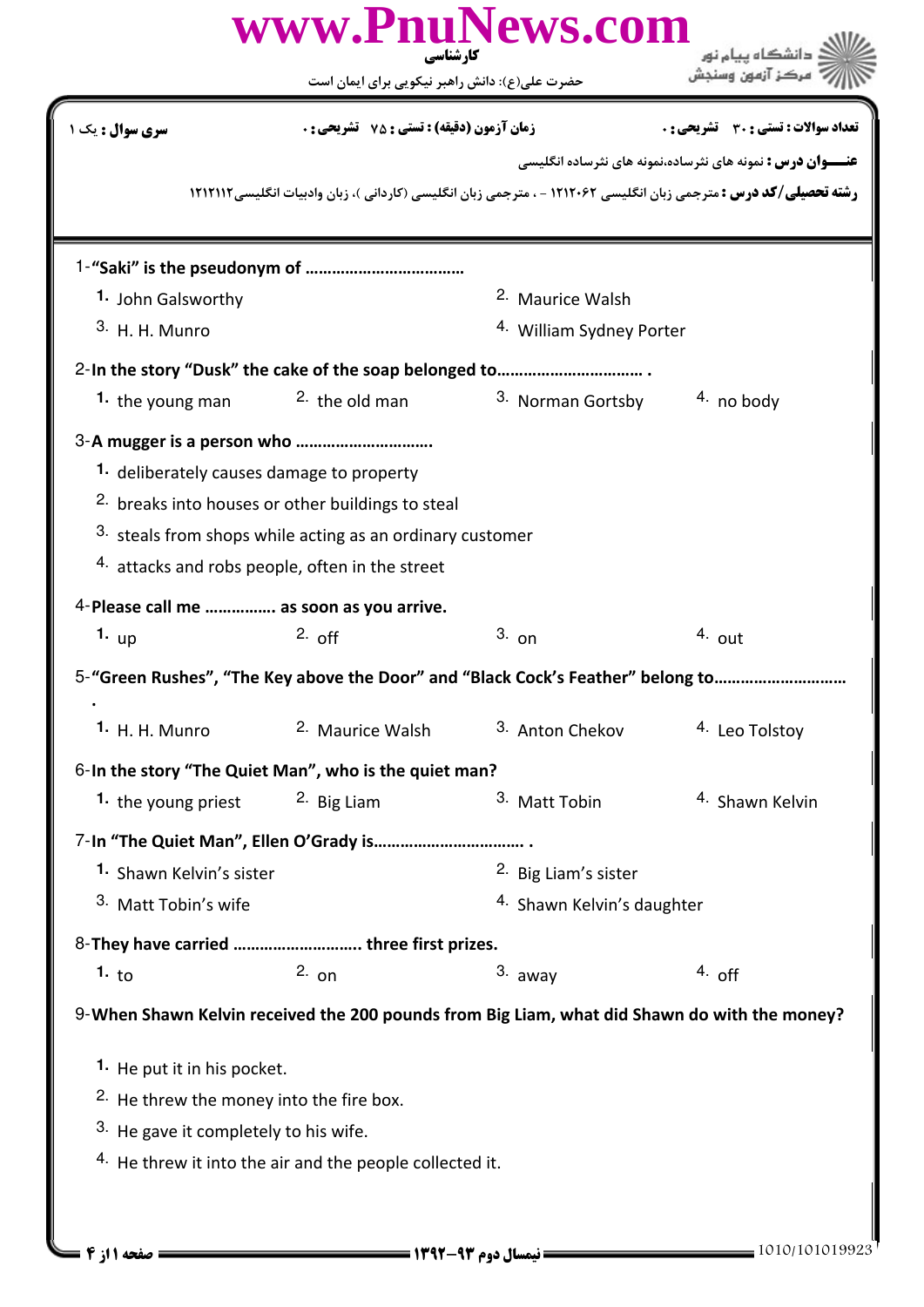|                                                 | www.PnuNews.com<br>کارشناسی                                                                                                                                                            |                                                    | دانشگاه يپام نور                                                                                                       |  |
|-------------------------------------------------|----------------------------------------------------------------------------------------------------------------------------------------------------------------------------------------|----------------------------------------------------|------------------------------------------------------------------------------------------------------------------------|--|
|                                                 | حضرت علی(ع): دانش راهبر نیکویی برای ایمان است                                                                                                                                          |                                                    |                                                                                                                        |  |
| <b>سری سوال :</b> یک ۱                          | <b>زمان آزمون (دقیقه) : تستی : 75 ٪ تشریحی : 0</b>                                                                                                                                     |                                                    | <b>تعداد سوالات : تستي : 30 ٪ تشريحي : 0</b>                                                                           |  |
|                                                 |                                                                                                                                                                                        |                                                    | <b>عنـــوان درس :</b> نمونه های نثرساده،نمونه های نثرساده انگلیسی                                                      |  |
|                                                 |                                                                                                                                                                                        |                                                    | <b>رشته تحصیلی/کد درس :</b> مترجمی زبان انگلیسی ۱۲۱۲۰۶۲ - ، مترجمی زبان انگلیسی (کاردانی )، زبان وادبیات انگلیسی۱۲۱۲۱۲ |  |
|                                                 | 10-In "It Happened in the Subway" which family member does Mr. Paskin visit finally after WWII?                                                                                        |                                                    |                                                                                                                        |  |
| 1. his son                                      | 2. his wife                                                                                                                                                                            | 3. his mother                                      | 4. his daughter                                                                                                        |  |
| means                                           | 11-"Her husband was certain that nothing would separate them again. 'Providence brought us<br>together,' he said simply. 'It was intended to be this way'." In this excerpt Providence |                                                    |                                                                                                                        |  |
| 1. God                                          | <sup>2.</sup> coincidence                                                                                                                                                              | 3. chance                                          | $4.$ life                                                                                                              |  |
|                                                 | 12-Her English wasn't very good, but she has comea lot.                                                                                                                                |                                                    |                                                                                                                        |  |
| 1. $_{on}$                                      | $2.$ into                                                                                                                                                                              | 3. over                                            | $4.$ out                                                                                                               |  |
|                                                 |                                                                                                                                                                                        |                                                    |                                                                                                                        |  |
| 1. The Picture of Dorian Gray                   |                                                                                                                                                                                        | <sup>2</sup> The Fugitive                          |                                                                                                                        |  |
| <sup>3.</sup> The Forsyte Saga                  |                                                                                                                                                                                        | <sup>4.</sup> The Informer                         |                                                                                                                        |  |
|                                                 | 14-In "The First and the Last" what did Lawrence Darrent do at the end of the story?                                                                                                   |                                                    |                                                                                                                        |  |
| 1. He cleared away to another country.          |                                                                                                                                                                                        | <sup>2</sup> He confessed his guilt to the police. |                                                                                                                        |  |
|                                                 | 3. He committed suicide along with Wanda.                                                                                                                                              |                                                    | <sup>4.</sup> He went away with Wanda.                                                                                 |  |
|                                                 | 15-What did Keith Darrent do with his dead brother's confession letter?                                                                                                                |                                                    |                                                                                                                        |  |
| <sup>1.</sup> He took it straight to the court. |                                                                                                                                                                                        | <sup>2.</sup> He delivered it to the police.       |                                                                                                                        |  |
|                                                 | 3. He buried it under the ground.                                                                                                                                                      |                                                    | <sup>4.</sup> He threw the letter into the fire.                                                                       |  |
| noise.                                          | 16-Everyone was asleep when I returned so I had to  to my room without making a                                                                                                        |                                                    |                                                                                                                        |  |
| 1. overwhelm                                    | 2. whisper                                                                                                                                                                             | 3. creep                                           | 4. stagger                                                                                                             |  |
| other man". Relief means                        | 17-"Keith stared. In his relief that the arrested man was not Lawrence, he quite forgot about that                                                                                     |                                                    |                                                                                                                        |  |
| 1. free from pain $2.$ testimony                |                                                                                                                                                                                        | 3. mournful                                        | 4. tiredness                                                                                                           |  |
|                                                 |                                                                                                                                                                                        |                                                    |                                                                                                                        |  |
| 1. John Galsworthy                              |                                                                                                                                                                                        | 2. Saki                                            |                                                                                                                        |  |
| 3. William Sydney Porter                        |                                                                                                                                                                                        | $4. H. H. M$ unro                                  |                                                                                                                        |  |
| <b>George Brown?</b>                            | 19-In "No Story" by O' Henry, what was the sign of love and faithfulness between Ada Lowery and                                                                                        |                                                    |                                                                                                                        |  |
| 1. half of a dime                               | <sup>2</sup> a handkerchief                                                                                                                                                            | 3. watch chain                                     | 4. chisel                                                                                                              |  |
| ــــ صفحه 12ز 4 ــا                             |                                                                                                                                                                                        |                                                    | 1010/101019923                                                                                                         |  |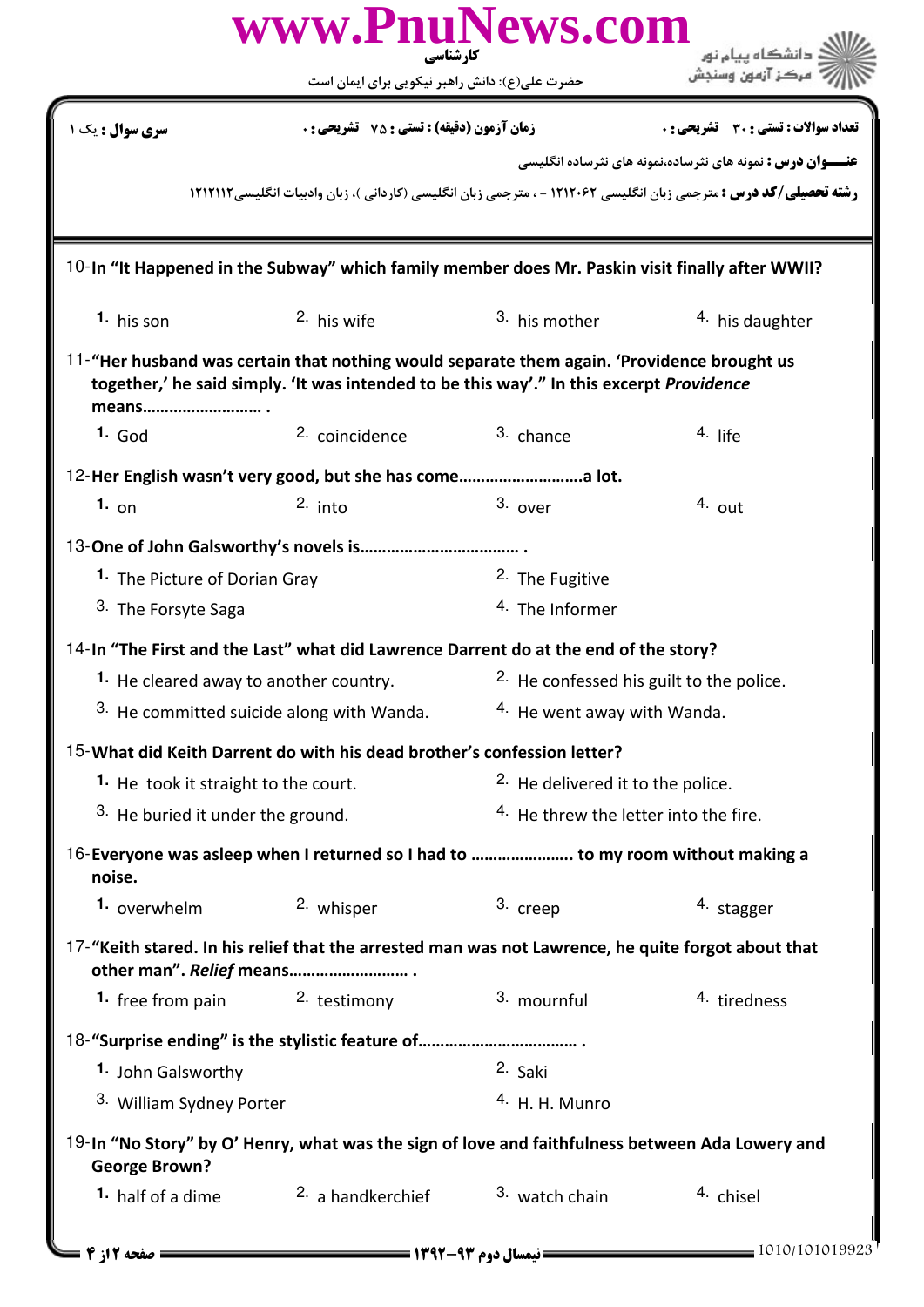|                                                                                                                               | www.PnuNews.com<br>کارشناسی                                                                     |                             |                                                                                                                          |  |  |
|-------------------------------------------------------------------------------------------------------------------------------|-------------------------------------------------------------------------------------------------|-----------------------------|--------------------------------------------------------------------------------------------------------------------------|--|--|
|                                                                                                                               | حضرت علی(ع): دانش راهبر نیکویی برای ایمان است                                                   |                             |                                                                                                                          |  |  |
| <b>سری سوال :</b> یک ۱                                                                                                        | <b>زمان آزمون (دقیقه) : تستی : 75 ٪ تشریحی : 0</b>                                              |                             | تعداد سوالات : تستي : 30 ٪ تشريحي : 0                                                                                    |  |  |
|                                                                                                                               |                                                                                                 |                             | <b>عنـــوان درس :</b> نمونه های نثرساده،نمونه های نثرساده انگلیسی                                                        |  |  |
|                                                                                                                               |                                                                                                 |                             | <b>رشته تحصیلی/کد درس :</b> مترجمی زبان انگلیسی ۱۲۱۲۰۶۲ - ، مترجمی زبان انگلیسی (کاردانی )، زبان وادبیات انگلیسی ۱۲۱۲۱۱۲ |  |  |
|                                                                                                                               | 20-The driverto avoid the old man and the car ran onto the pavement.                            |                             |                                                                                                                          |  |  |
| 1. remanded                                                                                                                   | 2. swerved                                                                                      | 3. shuddered                | 4. wandered                                                                                                              |  |  |
|                                                                                                                               | 21-"His novels and plays, mostly thrillers concerned with crime detection, were notable for the |                             | freshness and originality with which he worked out basic plots". These stylistic information refers                      |  |  |
| 1. Paul Deutschman                                                                                                            |                                                                                                 | 2. Oscar Wilde              |                                                                                                                          |  |  |
| 3. John Galsworthy                                                                                                            |                                                                                                 | <sup>4.</sup> Edgar Wallace |                                                                                                                          |  |  |
| 22-In "A Case of Suspicion" what did Dr. Benson think Evan had stolen?                                                        |                                                                                                 |                             |                                                                                                                          |  |  |
| 1. his pill bag                                                                                                               | <sup>2</sup> his watch                                                                          | 3. his pistol               | 4. his gold ring                                                                                                         |  |  |
|                                                                                                                               | 23-David is the  of his teacher's eye.                                                          |                             |                                                                                                                          |  |  |
| 1. apple                                                                                                                      | 2. cherry                                                                                       | 3. orange                   | $4.$ peach                                                                                                               |  |  |
| 24-At the end of "The Selfish Giant", when the children ran into the garden to play, what did they<br>find?                   |                                                                                                 |                             |                                                                                                                          |  |  |
|                                                                                                                               | <sup>1.</sup> They found out the giant has killed the little child.                             |                             |                                                                                                                          |  |  |
|                                                                                                                               | <sup>2.</sup> They found the giant lying dead under the tree.                                   |                             |                                                                                                                          |  |  |
|                                                                                                                               | <sup>3.</sup> They found out that the giant was trying to burn the garden.                      |                             |                                                                                                                          |  |  |
|                                                                                                                               | <sup>4.</sup> They saw the giant was playing with the little kid.                               |                             |                                                                                                                          |  |  |
| 25-Life is not all beer and                                                                                                   |                                                                                                 |                             |                                                                                                                          |  |  |
| 1. company                                                                                                                    | 2. enjoyment                                                                                    | 3. skittle                  | 4. candy                                                                                                                 |  |  |
|                                                                                                                               | 26-The main theme and meaning of "Vanka" written by Chekhov is                                  |                             |                                                                                                                          |  |  |
| 1. the effects of war on children                                                                                             |                                                                                                 |                             |                                                                                                                          |  |  |
| <sup>2.</sup> the cruelty of society to poor children                                                                         |                                                                                                 |                             |                                                                                                                          |  |  |
|                                                                                                                               | 3. civilization degrades and demeans a society                                                  |                             |                                                                                                                          |  |  |
| 4. the cruelty of society to women                                                                                            |                                                                                                 |                             |                                                                                                                          |  |  |
|                                                                                                                               | 27-The student gave a  of relief after he had finished his homework.                            |                             |                                                                                                                          |  |  |
| 1. $yawn$                                                                                                                     | 2. cough                                                                                        | $3.$ sigh                   | $4.$ sob                                                                                                                 |  |  |
| 28-In "The Sniper" who was an informer and showed the man in the turret of the armored car the<br>hiding place of the sniper? |                                                                                                 |                             |                                                                                                                          |  |  |
| 1. a republican                                                                                                               | <sup>2.</sup> an old woman                                                                      | 3. his brother              | $4.$ an army man                                                                                                         |  |  |
| <b>= صفحه ۱۳; 4 ـــ</b>                                                                                                       |                                                                                                 |                             | $= 1010/101019923$                                                                                                       |  |  |